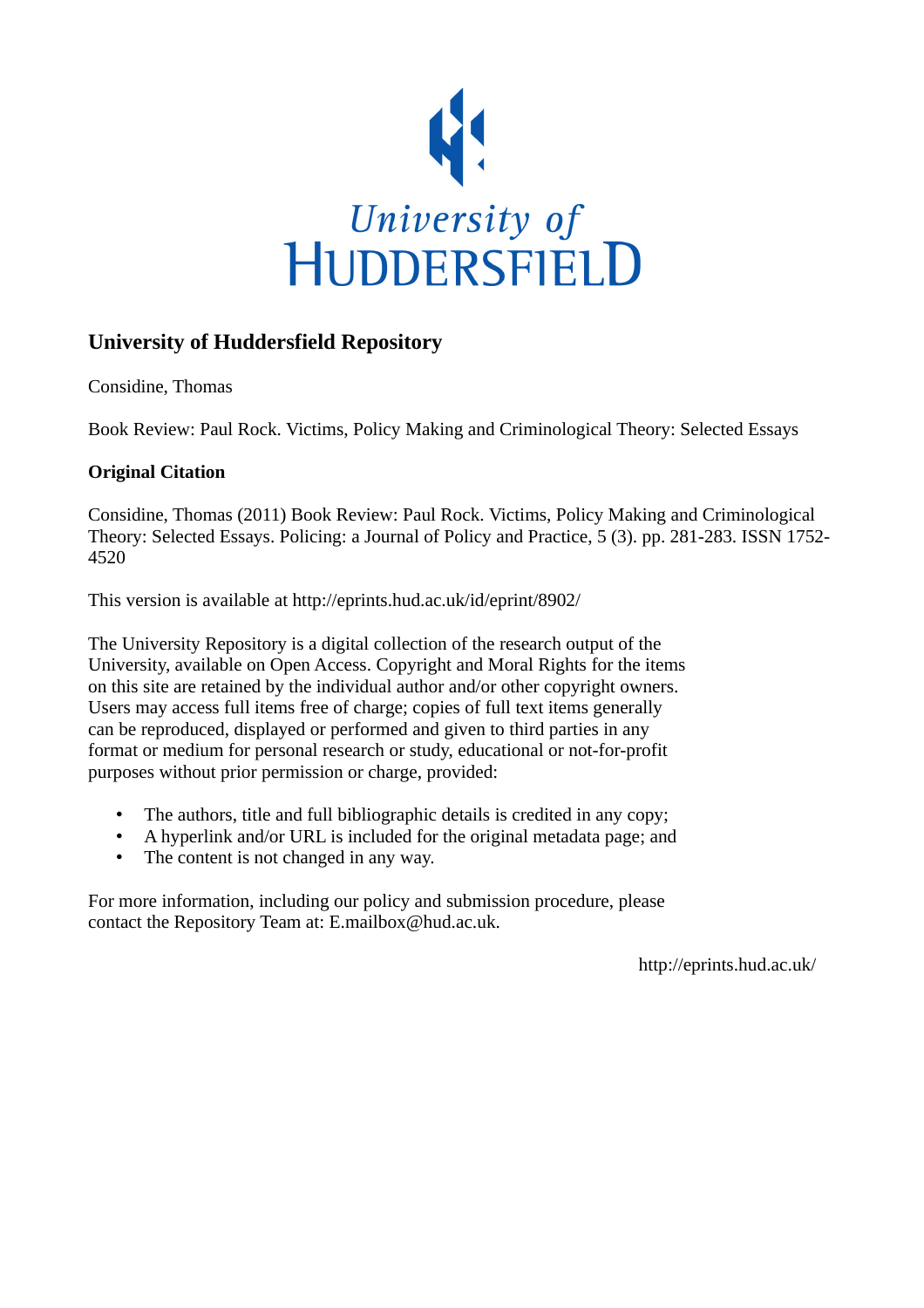#### Paul Rock. Victims, Policy Making and Criminological Theory: Selected Essays

#### Ashgate Publishing ISBN 978-0-7546-2926-9

This book is one of five published so far under the series title 'Pioneers in Contemporary Criminology'. Few, I suppose, would dispute this claim in relation to Paul Rock. This book is a record of his significant contribution to criminology, and victimology in particular, over a career which spans well over forty years. It consists of sixteen previously published journal articles covering a period from 1968 to 2008. These have been chosen by Professor Rock himself and he also provides an introduction explaining why these essays were chosen along with his own reflections on his career and academic development. This introduction is as fascinating and stimulating in its own right as the respective journal articles. It is interesting to note how, as he embarked upon his own criminological career, it was still a fledgling subject in the U.K. and his own development overlapped with future luminaries who become instrumental in establishing the subject as a more established discipline[ some notable examples include David Downes, Francis Heidensohn{nee Doherty} and Stanley Cohen]. Moreover Professor Rock charts his own primary influences In the – mainly American – schools of sociological phenomenology ,symbolic interactionism and , what was then the emerging and subsequently enduring concept in deviance studies, 'labelling theory'; his key contribution lay in applying these ideas in a predominantly, but not exclusively, British context. One example which demonstrates the full extent of Paul Rock's influence is the recently published text in honour of his contribution to criminology [ Downes et al 2010].

As the title above indicates one of the most prominent areas in which Paul Rock has made a most significant contribution is in the study of victims. Among the most notable developments over the last few decades has been the emergence of the victim as a dominant feature of the criminal justice landscape: the criminal justice system has become increasingly victim centred in terms of promoting 'rights' and supporting victim services; there have been – and no doubt will continue to be – debates on hearing the victim's voice in the criminal justice process as well as the emergence of victimology as a recognised feature of criminological study. Paul Rock has been the major pioneer in documenting, analysing, problematising this phenomena since the 1970s.

This review can give only a flavour the complex and nuanced arguments advanced by Paul Rock in a series of chapters on victims. For example, there are two two chapters comparing the development of victim services in the U.K. and Canada and Australia respectively, which shed light on way the treatment of victims can focus either on 'needs'[ therapeutic support} or 'rights'{ legal obligations} and on how this can depend on who shapes legal services. Elsewhere, he shows how typologies of victimhood are created within the adversarial legal system; how the physicality of an English court shapes the experience for the victim which can have implications for the way they are viewed], and how one of the most vilified groups in society - the homeless - are often overlooked as the most victimised. Throughout, there is a rich vein of humanity which informs an epistemological approach encompassing victims' experiences as it does underpinning theoretical analysis.

The scope of this book is not exclusively confined to victims as there other pieces which encompass policy and criminological theory. For instance, one Chapter II IS entitled, 'Sociology and the Stereotype of the Police' and offers a brief meta- analysis of sociological studies of the police and